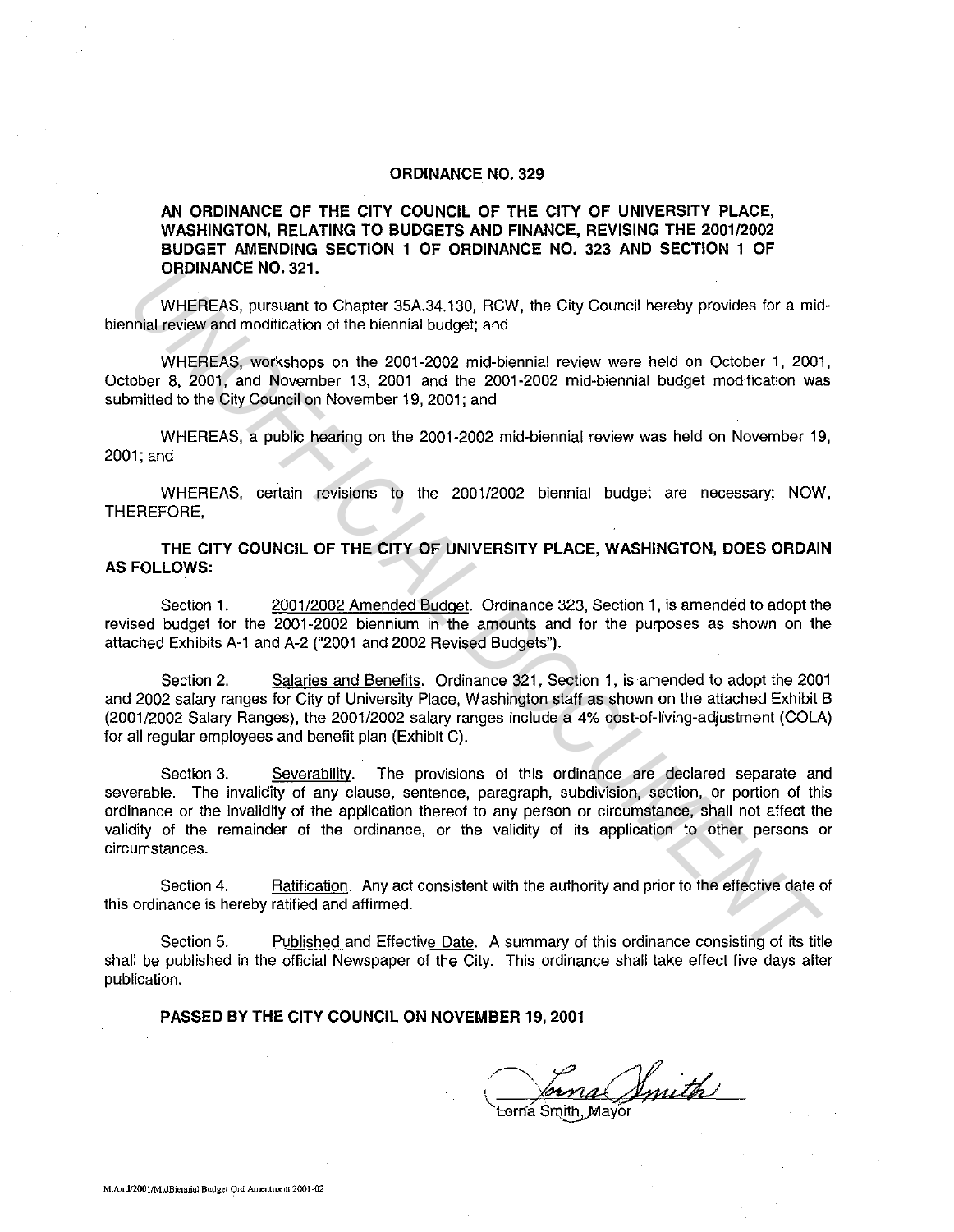**ATTEST:** 

*<u>Cathura Chacoy</u>*<br>Catrina Craig, City Clerk

Procedury Apuller And Charles Contents.<br>
University Regulation: City Attorney<br>
o of Publication: November 21, 2001<br>
Content Date: November 26, 2001

Date of Publication: Effective Date:

November 21, 2001 November 26, 2001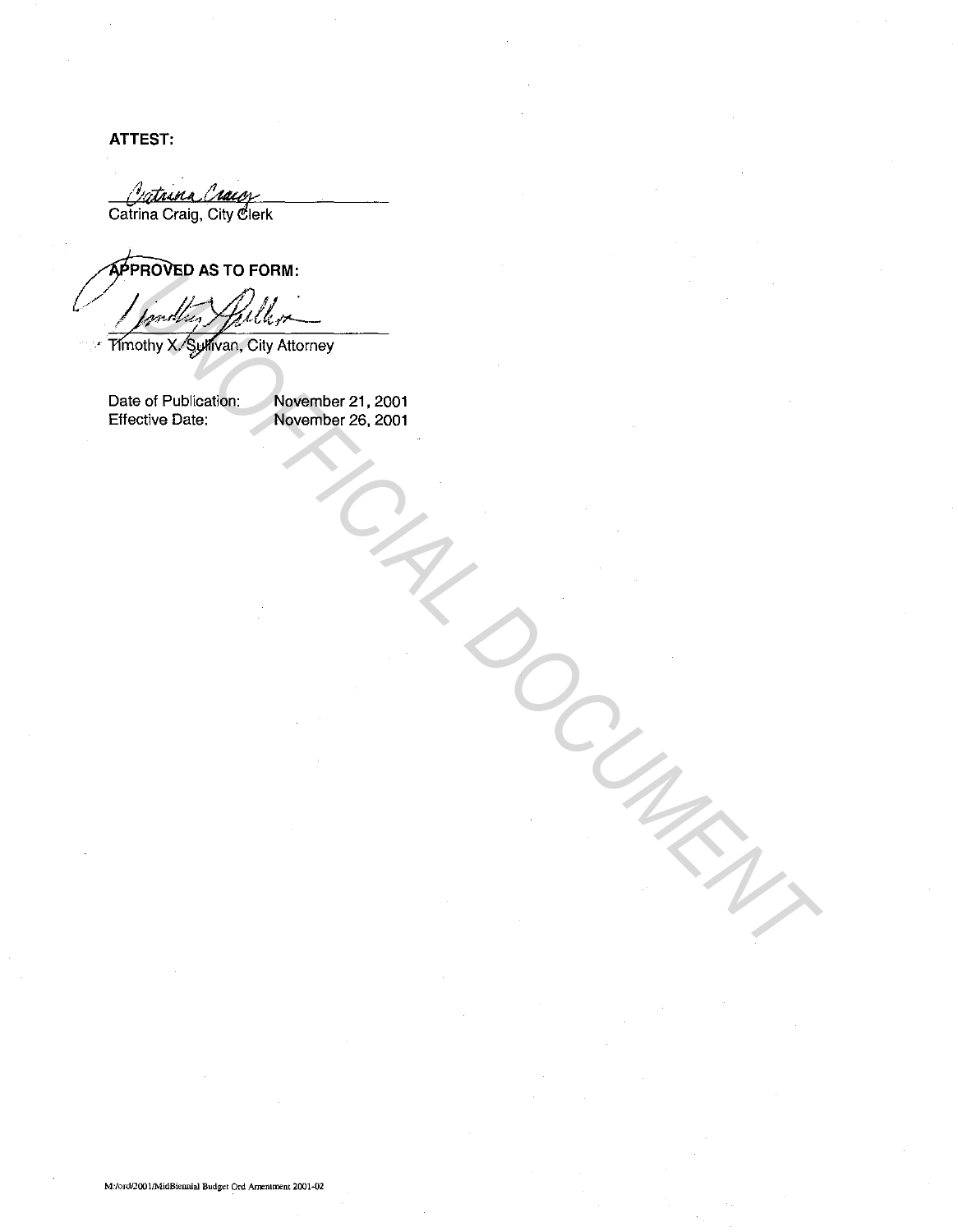# **EXHIBIT A-1 CITY OF UNIVERSITY PLACE** 2001 Revised Budget

 $\sim$ 

|                            |                                         | <b>REVENUES</b>     |                  |              | <b>EXPENDITURES</b>               |                    |            |                           |
|----------------------------|-----------------------------------------|---------------------|------------------|--------------|-----------------------------------|--------------------|------------|---------------------------|
|                            |                                         |                     | & OTHER:         |              |                                   | & OTHER            |            | ENDING:                   |
|                            | FUND.                                   |                     | <b>SOURCES</b>   |              |                                   | USES.              |            | <b>BALANCE</b>            |
| <b>Operating</b>           |                                         |                     |                  |              |                                   |                    |            |                           |
| General                    |                                         |                     |                  |              |                                   |                    |            |                           |
| 001                        | General                                 | \$<br>12,485,860 \$ | 422,112 \$       | 12,907,972   | $\ddot{\bullet}$<br>11,685,767 \$ | 166,033 \$         | 11,851,800 | \$<br>1,056,173           |
|                            | <b>Special Revenue</b>                  |                     |                  |              |                                   |                    |            |                           |
| 101                        | Street                                  | 1,475,772           |                  | 1,475,772    | 1,475,772                         |                    | 1,475,772  |                           |
| 102                        | <b>Arterial Street</b>                  | 238,167             |                  | 238,168      | 218,896                           |                    | 218,896    | 19,272                    |
| 103                        | Real Estate Excise Tax                  | 513,974             |                  | 513,974      | 513,974                           |                    | 513,974    |                           |
| 120                        | Path & Trails                           | 23,142              | (1)              | 23,141       | $\sim$                            |                    |            | 23,141                    |
| 140                        | Surface Water Mgmt                      | 1,606,800           |                  | 1,606,800    | 1,606,800                         |                    | 1,606,800  |                           |
| 188                        | Strategic Reserve                       | 616,132             |                  | 616,132      |                                   |                    |            | 616,132                   |
|                            | <b>Sub-total Special Revenue</b>        | 4,473,987           |                  | 4,473,987    | 3,815,442                         |                    | 3,815,442  | 658,545                   |
| <b>Debt Service</b>        |                                         |                     |                  |              |                                   |                    |            |                           |
| 201                        | Debt Service                            | 1,180,988           | (192, 832)       | 988,156      | 1,176,125                         | (192, 822)         | 983,303    | 4,853                     |
|                            | <b>Sub-total Debt Service Funds</b>     | 1,180,988           | (192, 832)       | 988,156      | 1,176,125                         | (192, 822)         | 983,303    | 4,853                     |
|                            | Total Operating                         | 18,140,835          | 229,280          | (18,370,115) | 16,677,334                        | (26.789)           | 16,650,545 | 1,719,571                 |
| <b>Capital Improvement</b> |                                         |                     |                  |              |                                   |                    |            |                           |
| 301                        | Parks CIP                               | 3,961,749           | 196,510          | 4,158,259    | 3,865,725                         | (161, 814)         | 3,703,911  | 454,348                   |
| 302                        | Public Works CIP                        | 12,919,368          | (1,328,883)      | 11,590,485   | 12,890,022                        | (1,706,000)        | 11,184,022 | 406,463                   |
| 303                        | Municipal Facilities CIP                | 84,869              | 10,000           | 94,869       | 84,869                            | 10,000             | 94,869     |                           |
|                            | Sub-total CIP                           | 16,965,986          | (1, 122, 373)    | 15,843,613   | 16,840,616                        | (1,857,814)        | 14,982,802 | 860,811                   |
| <b>Internal Service</b>    |                                         |                     |                  |              |                                   |                    |            |                           |
| 501                        | Fleet & Equipment                       | 563,327             |                  | 563,327      | 104,350                           |                    | 104,350    | 458,977                   |
| 502                        | Information Technology & Services       | 1,423,534           | 5,000            | 1,428,534    | 948,203                           | 5,000              | 953,203    | 475,331                   |
| 505                        | Property Management                     | 208,736             | 14,999           | 223,735      | 197,875                           | 15,000             | 212,875    | 10,860                    |
| 506                        | Risk Management                         | 182,612             | $\mathbf{r}$     | 182,612      | 142,745                           |                    | 142,745    | 39,867                    |
|                            | <b>Sub-total Internal Service</b>       | 2,378,209           | 19,999           | 2,398,208    | 1,393,173                         | 20,000             | 1,413,173  | 985,035                   |
|                            | <b>Non-Annually Budgeted</b>            |                     |                  |              |                                   |                    |            |                           |
| 621                        | Endowment                               |                     |                  |              |                                   |                    |            |                           |
| 150                        | Donations and Gifts to University Place | 34,618              |                  | 34,618       | 34,618                            |                    | 34,618     |                           |
|                            | <b>Sub-total Non-Annually Budgeted</b>  | 34,618              |                  | 34,618       | 34,618                            |                    | 34,618     |                           |
|                            | Total Budget                            | $S$ .<br>37,519,648 | $(873,094)$ $-8$ | 36,646,554   | ۰S۰<br>$-34.945,7415$             | $(1,864,603)$ . \$ | 33,081,138 | $\mathbf{S}$<br>3,565,417 |

 $\omega = \omega$ 

 $\sim$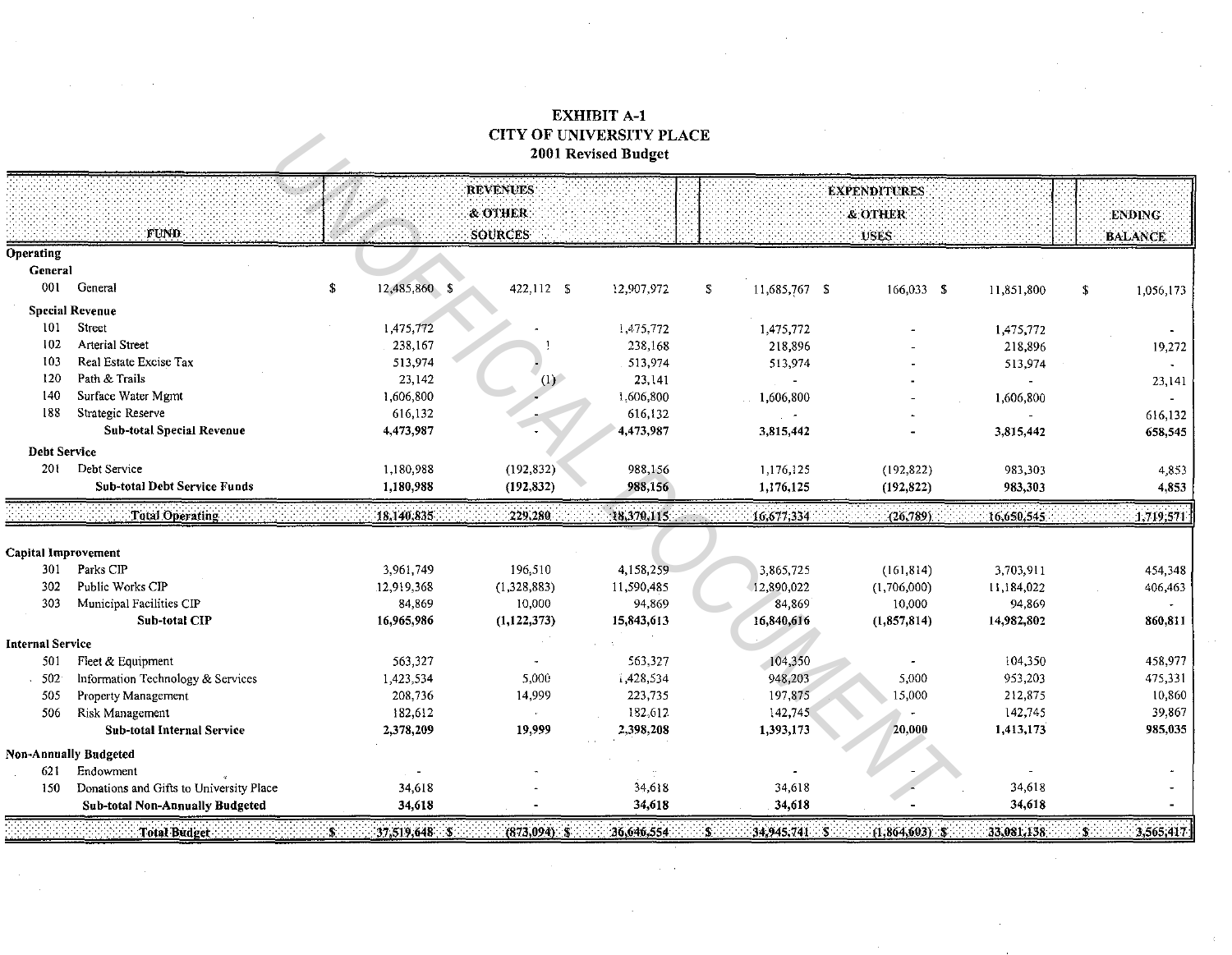## **EXHIBIT A-2 CITY OF UNIVERSITY PLACE** 2002 Revised Budget

 $\mathcal{L}$ 

 $\sim 1000$ 

|                            |                                         |                                    | <b>REVENUES</b> |             |                          | <b>EXPENDITURES</b>      |             |                  |
|----------------------------|-----------------------------------------|------------------------------------|-----------------|-------------|--------------------------|--------------------------|-------------|------------------|
|                            |                                         |                                    | & OTHER         |             |                          | & OTHER                  |             | <b>ENDING</b>    |
|                            | FUND.                                   |                                    | SOURCES         |             |                          | USES:                    |             | <b>BALANCE</b>   |
| <b>Operating</b>           |                                         |                                    |                 |             |                          |                          |             |                  |
| General                    |                                         |                                    |                 |             |                          |                          |             |                  |
| 001                        | General                                 | 11,755,295 \$<br>$\mathbf s$       | 724,437 \$      | 12,479,732  | S.<br>10,755,297 \$      | 451,843 \$               | 11,207,140  | \$<br>1,272,592  |
|                            | <b>Special Revenue</b>                  |                                    |                 |             |                          |                          |             |                  |
| 101                        | Street                                  | 1,476,623                          | 110,000         | 1,586,623   | 1,476,623                | 110,000                  | 1,586,623   |                  |
| 102                        | <b>Arterial Street</b>                  | 240,983                            |                 | 240,983     | 221,386                  |                          | 221,386     | 19,597           |
| 103                        | Real Estate Excise Tax                  | 440,606                            |                 | 440.606     | 440,606                  |                          | 440,606     |                  |
| 120                        | Path & Trails                           | 27,540                             |                 | 27,540      |                          | $\overline{\phantom{a}}$ |             | 27,540           |
| 140                        | Surface Water Mgmt                      | 1,600,558                          | 61,155          | 1,661,713   | 1,600,558                | 61,155                   | 1,661,713   |                  |
| 188                        | Strategic Reserve                       | 646,606                            |                 | 646,606     |                          |                          |             | 646,606          |
|                            | <b>Sub-total Special Revenue</b>        | 4,432,916                          | 171,155         | 4,604,071   | 3,739,173                | 171,155                  | 3,910,328   | 693,743          |
| <b>Debt Service</b>        |                                         |                                    |                 |             |                          |                          |             |                  |
| 201                        | Debt Service                            | 1,220,089                          | (33, 467)       | 1,186,622   | 1,220,089                | (33, 467)                | 1,186,622   |                  |
|                            | <b>Sub-total Debt Service Funds</b>     | 1,220,089                          | (33, 467)       | 1,186,622   | 1,220,089                | (33, 467)                | 1,186,622   |                  |
|                            | Total Operating                         | 17,408,300                         | 862,125         | 18.270.425  | 15,714,559               | 589.531                  | 16,304,090. | 1,966,335        |
| <b>Capital Improvement</b> |                                         |                                    |                 |             |                          |                          |             |                  |
| 301                        | Parks CIP                               | 699,175                            | 265,000         | 964,175     | 699,175                  | 265,000                  | 964,175     |                  |
| 302                        | Public Works CIP                        | 2,528,103                          | 921,351         | 3,449,454   | 2,416,621                | 1,032,833                | 3,449,454   |                  |
| 303                        | Municipal Facilities CIP                | 67,500                             | 5,000           | 72,500      | 67,500                   | 5,000                    | 72,500      |                  |
|                            | <b>Sub-total CIP</b>                    | 3,294,778                          | 1,191,351       | 4,486,129   | 3,183,296                | 1,302,833                | 4,486,129   |                  |
| <b>Internal Service</b>    |                                         |                                    |                 |             |                          |                          |             |                  |
| 501                        | Fleet & Equipment                       | 631,376                            | 30,000          | 661,376     | 59,350                   | 30,000                   | 89,350      | 572,026          |
| 502                        | Information Technology & Services       | 1,139,537                          | 5,000           | 1,144,537   | 710,619                  | 5,000                    | 715,619     | 428,918          |
| 505                        | Property Management                     | 208,439                            |                 | 208,439     | 197,578                  |                          | 197,578     | 10,861           |
| 506                        | Risk Management                         | 179,549                            |                 | 179,549     | 133,745                  |                          | 133,745     | 45,804           |
|                            | Sub-total Internal Service              | 2,158,901                          | 35,000          | 2,193,901   | 1,101,292                | 35,000                   | 1,136,292   | 1,057,609        |
|                            | <b>Non-Annually Budgeted</b>            |                                    |                 |             |                          |                          |             |                  |
| 621                        | Endowment                               |                                    |                 |             |                          |                          |             |                  |
| 150                        | Donations and Gifts to University Place | 13,000                             |                 | 13,000      | 13,000                   |                          | 13,000      |                  |
|                            | <b>Sub-total Non-Annually Budgeted</b>  | 13,000                             |                 | 13,000      | 13,000                   |                          | 13,000      |                  |
|                            | Total Budget                            | $-22,874,979$ $-5$<br>$\mathbf{S}$ | 2,088,475       | 24,963,455. | $-20, 012, 147.$ S<br>S. | $1,927,364$ $5$          | 21,939,511  | 3,023,944<br>-5. |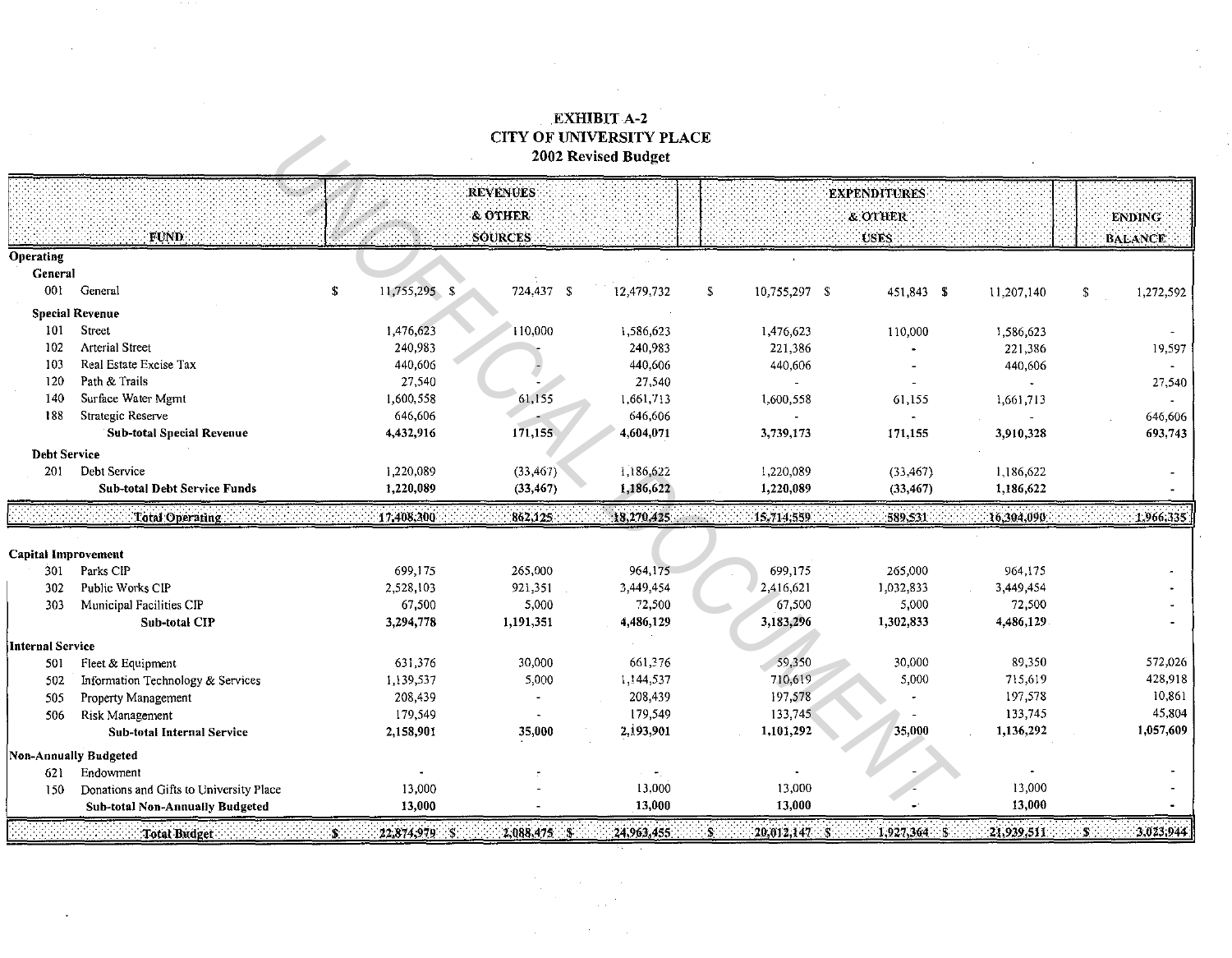### City of University Place 2001-2002 Salary Ranges

| Position                                                                                        | 2001 Adopted Salary Range<br>Entry | High     | 2002 Proposed Salary Range<br>High<br><b>Entry</b> |                          |
|-------------------------------------------------------------------------------------------------|------------------------------------|----------|----------------------------------------------------|--------------------------|
| City Manager                                                                                    | Set by Resolution                  |          | Set by Resolution                                  |                          |
| City Attorney                                                                                   | 6,156                              | 7,793    | 6,399                                              | 8,100                    |
| DCM/Community & Economic Dev. Dir.                                                              | 5,872                              | 7,508    | 6,399                                              | 8,100                    |
| <b>ACM/Administrative Services Director</b>                                                     | 5,872                              | 7,508    | 6,241                                              | 7,900                    |
| <b>ACM/Public Works Director</b>                                                                | 5,872                              | 7,508    | 6,241                                              | 7,900                    |
| City Engineer/Ass't PW Director                                                                 | 4,648                              | 6,366    | 5,530                                              | 7,000                    |
| <b>Finance Director</b>                                                                         | 4,648                              | 6,366    | 4,787                                              | 7,000                    |
| Ass't CED Dir./Building Official                                                                | 4.402                              | 5,572    | 5,056                                              | 6,400                    |
| Ass't PW Dir./Public Works Sup't                                                                |                                    |          | 5,056                                              | 6,400                    |
| Ass't City Engineer/Sr. Project Eng.                                                            | 4,402                              | 5,572    | 4,578                                              | 5,795                    |
| <b>Assistant City Attorney</b>                                                                  |                                    |          | 4,578                                              | 5,795                    |
| Information Services Manager                                                                    | 4,402                              | 5,572    | 4,578                                              | 5,795                    |
| Planning Manager                                                                                | 4,402                              | 5,572    | 4,578                                              | 5,795                    |
| Public Works Sup't/Ass't PW Director                                                            | 4,402                              | 5,572    |                                                    |                          |
| City Clerk                                                                                      | 4,105                              | 5,195    | 4,268                                              | 5,403                    |
| <b>Finance Operations Manager</b>                                                               | 4,105                              | 5,195    | 4,268                                              | 5,403                    |
| Parks Project Manager                                                                           | 4,105                              | 5,195    | 4,268                                              | 5,403                    |
| Permits Manager                                                                                 | 4,105                              | 5,195    | 4,268                                              | 5,403                    |
| <b>Recreation Manager</b>                                                                       | 4,105                              | 5,195    | 4,268                                              | 5,403                    |
| Finannial/Management Analyst                                                                    |                                    |          | 3,868                                              | 4,896                    |
| Info. Systems Analyst/Engineer                                                                  | 3,540                              | 4,708    | 3,868                                              | 4,896                    |
| Project Engineer                                                                                | 3,540                              | 4,708    | 3,868                                              | 4,896                    |
| Associate Planner                                                                               | 3,163                              | 4,202    | 3,555                                              | 4,500                    |
| Building Inspector/Plans Examiner                                                               | 3,163                              | 4,202    | 3,555                                              | 4,500                    |
| <b>Executive Assistant</b>                                                                      | 3,163                              | 4,202    | 3,555                                              | 4,500                    |
| Financial/Management Analysi                                                                    | 3,258                              | 4,202    | ÷                                                  | $\overline{\phantom{0}}$ |
| Paralegal                                                                                       | 3,163                              | 4,202    | 3,555                                              | 4,500                    |
| Sr. Engineering Tech./Inspector                                                                 | 3,163                              | 4,202    | 3,555                                              | 4,500                    |
| Supervisor (Accounting, Recreation, Park Maint., etc.)                                          | 3,320                              | 4,202    | 3,555                                              | 4,500                    |
| Administrative Assistant                                                                        | 2,808                              | 3,760    | 3,239                                              | 4,100                    |
| <b>Assistant Planner</b>                                                                        | 2,808                              | 3,760    | 3,239                                              | 4,100                    |
| Coordinator (Rec., Network, Crime Prev., etc.)                                                  | 2,808                              | 3,760    | 3,239                                              | 4,100                    |
| Deputy City Clerk                                                                               | 2,808                              | 3,760    | 3,239                                              | 4,100                    |
| Engineering Technician                                                                          | 2,808                              | 3,760    | 3,239                                              | 4,100                    |
| Sr. Finance Specialist                                                                          |                                    |          | 3,239                                              | 4,100                    |
| Specialist (Recreation, Parks, Finance, Permits,<br>Personnel, Engineering Services, ITS, etc.) | 2,724                              | 3,451    | 3,002                                              | 3,800                    |
| Technician (Facility, Permit, etc.)                                                             | 2.313                              | 2,933    | 2,607                                              | 3,300                    |
| Office Assistant II                                                                             | 2,241                              | 2,893    | 2,377                                              | 3,009                    |
| Office Assistant I                                                                              | 2,009                              | 2,543    | 2,089                                              | 2,645                    |
| Intern/Help Desk                                                                                | 8.00/hr                            | 12.50/hr | 8.00/hr                                            | 12.50/hr                 |
| General Worker                                                                                  | Min Wage                           | 10.50/hr | Min Wage                                           | 10.50/hr                 |
| Office Aide                                                                                     | Min Wage                           | 10.50/hr | Min Wage                                           | 10.50/hr                 |
| <b>Recreation Assistant</b>                                                                     | Min Wage                           | 10.50/hr | Min Wage                                           | 10.50/hr                 |
| City Council Member                                                                             | 400/mo                             | 700/mo*  | 700/mo*                                            | $1,000/mo*$              |
| Mayor                                                                                           | 500/mo                             | 900/mo*  | 900/mo*                                            | 1,200/mo*                |
| *Subject to RCW 35A.13.040                                                                      |                                    |          |                                                    |                          |
|                                                                                                 |                                    |          |                                                    |                          |